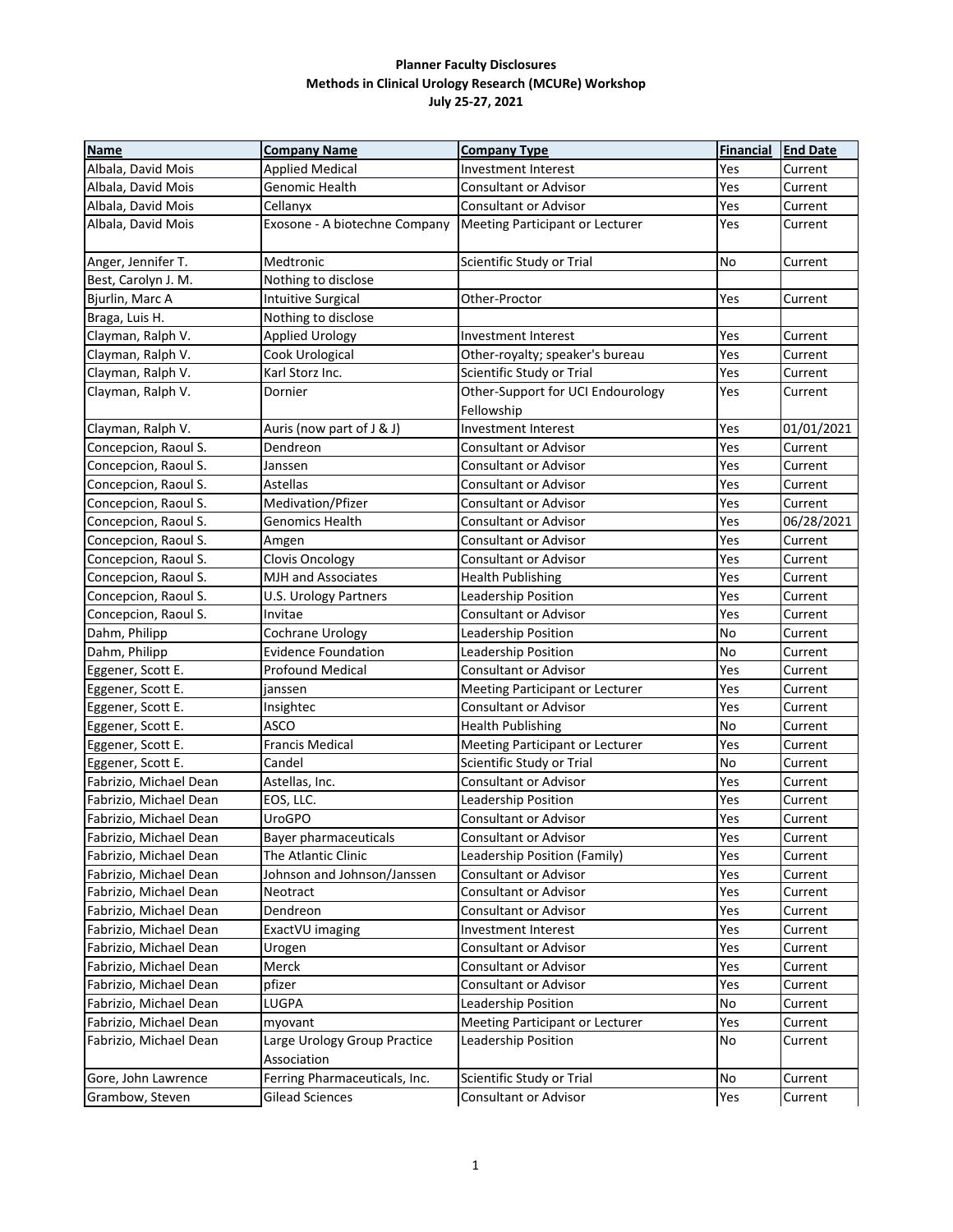| <b>Name</b>            | <b>Company Name</b>                                   | <b>Company Type</b>             | <b>Financial</b> | <b>End Date</b> |
|------------------------|-------------------------------------------------------|---------------------------------|------------------|-----------------|
| Gumminger, Julia       | Nothing to disclose                                   |                                 |                  |                 |
| Jarrard, David F.      | <b>Gregor Diagnostics</b>                             | Consultant or Advisor           | No               | Current         |
| Jarrard, David F.      | <b>Gregor Diagnostics</b>                             | <b>Consultant or Advisor</b>    | No               | Current         |
| Kaplan, Steven Abraham | Proverum                                              | <b>Consultant or Advisor</b>    | Yes              | 04/01/2021      |
| Kaplan, Steven Abraham | Zenflow                                               | <b>Consultant or Advisor</b>    | Yes              | 12/01/2020      |
| Kaplan, Steven Abraham | Medivizor                                             | Leadership Position             | Yes              | 12/01/2020      |
| Kaplan, Steven Abraham | Nymox                                                 | Consultant or Advisor           | Yes              | 04/01/2021      |
| Kaplan, Steven Abraham | Urotronics                                            | Scientific Study or Trial       | Yes              | Current         |
| Kaplan, Steven Abraham | Teleflex                                              | Consultant or Advisor           | Yes              | 12/01/2020      |
| Kaplan, Steven Abraham | Boston scientific                                     | <b>Consultant or Advisor</b>    | Yes              | 12/01/2020      |
| Lai, Henry Henry       | Medtronic                                             | Scientific Study or Trial       | Yes              | Current         |
| Lai, Henry Henry       | National Institutes of Health                         | Scientific Study or Trial       | Yes              | Current         |
| Lai, Henry Henry       | Allergan                                              | Scientific Study or Trial       | Yes              | 01/01/2021      |
| Lai, Henry Henry       | Aquinox                                               | <b>Consultant or Advisor</b>    | Yes              | 01/01/2021      |
| Lai, Henry Henry       | Teva                                                  | Consultant or Advisor           | Yes              | Current         |
| Lai, Henry Henry       | MicroGenDx                                            | Consultant or Advisor           | Yes              | 01/01/2021      |
| Lai, Henry Henry       | Neuspera                                              | Consultant or Advisor           | Yes              | Current         |
| Lai, Henry Henry       | IronWood                                              | Consultant or Advisor           | Yes              | Current         |
| Lai, Henry Henry       | BioHaven                                              | Consultant or Advisor           | Yes              | Current         |
| Lai, Henry Henry       | Astella                                               | Consultant or Advisor           | Yes              | Current         |
| Lerner, Seth Paul      | <b>Endo Pharmaceutical</b>                            | Scientific Study or Trial       | No               | Current         |
| Lerner, Seth Paul      | <b>FKD</b>                                            | Scientific Study or Trial       | Yes              | Current         |
| Lerner, Seth Paul      | UroGen                                                | <b>Consultant or Advisor</b>    | Yes              | Current         |
| Lerner, Seth Paul      | Vaxiion                                               | Consultant or Advisor           | Yes              | Current         |
| Lerner, Seth Paul      | Viventia                                              | Scientific Study or Trial       | No               | Current         |
| Lerner, Seth Paul      | UpToDate                                              | <b>Health Publishing</b>        | Yes              | Current         |
| Lerner, Seth Paul      | <b>Bladder Cancer Journal</b>                         | <b>Health Publishing</b>        | Yes              | Current         |
| Lerner, Seth Paul      | <b>QED Therapeutics</b>                               | Consultant or Advisor           | Yes              | Current         |
| Lerner, Seth Paul      | Verity                                                | Consultant or Advisor           | Yes              | Current         |
| Lerner, Seth Paul      | Roche/Genetech                                        | Consultant or Advisor           | Yes              | Current         |
| Lerner, Seth Paul      | Vaxiion                                               | Scientific Study or Trial       | Yes              | Current         |
| Lerner, Seth Paul      | UroGen                                                | Scientific Study or Trial       | Yes              | Current         |
| Lerner, Seth Paul      | Genentech                                             | <b>Consultant or Advisor</b>    | Yes              | Current         |
| Lerner, Seth Paul      | <b>QED Therapeutics</b>                               | Scientific Study or Trial       | Yes              | Current         |
| Lerner, Seth Paul      | <b>Grand Rounds Urology</b>                           | Meeting Participant or Lecturer | Yes              | Current         |
| Lerner, Seth Paul      | FerGene                                               | Consultant or Advisor           | Yes              | Current         |
| Lerner, Seth Paul      | Pfizer                                                | Consultant or Advisor           | Yes              | Current         |
| Litwin, Mark S.        | Nothing to disclose                                   |                                 |                  |                 |
| Master, Viraj A.       | Cardinal                                              | Meeting Participant or Lecturer | Yes              | 08/01/2020      |
| Master, Viraj A.       | Merck                                                 | Other-Ad Board Participant Once | Yes              | 08/01/2020      |
| Master, Viraj A.       | <b>BMS</b>                                            | Consultant or Advisor           | Yes              | 08/01/2020      |
| Matlaga, Brian R.      | <b>Boston Scientific</b>                              | Consultant or Advisor           | Yes              | Current         |
| Mulhall, John Patrick  | Association of Peyronie's Disease Leadership Position |                                 | No               | Current         |
|                        | Advocates (APDA)                                      |                                 |                  |                 |
| Mulhall, John Patrick  | Sexual Medicine Society of North Leadership Position  |                                 | <b>No</b>        | Current         |
|                        | America                                               |                                 |                  |                 |
| Mulhall, John Patrick  | The Journal of Sexual Medicine                        | Leadership Position             | Yes              | Current         |
|                        |                                                       |                                 |                  |                 |
| Mulhall, John Patrick  | Vault                                                 | Consultant or Advisor           | Yes              | Current         |
| Nickel, Curtis         | Farr Laboratories                                     | Consultant or Advisor           | Yes              | 12/31/2021      |
| Nickel, Curtis         | <b>AUA</b>                                            | <b>Health Publishing</b>        | Yes              | 04/30/2021      |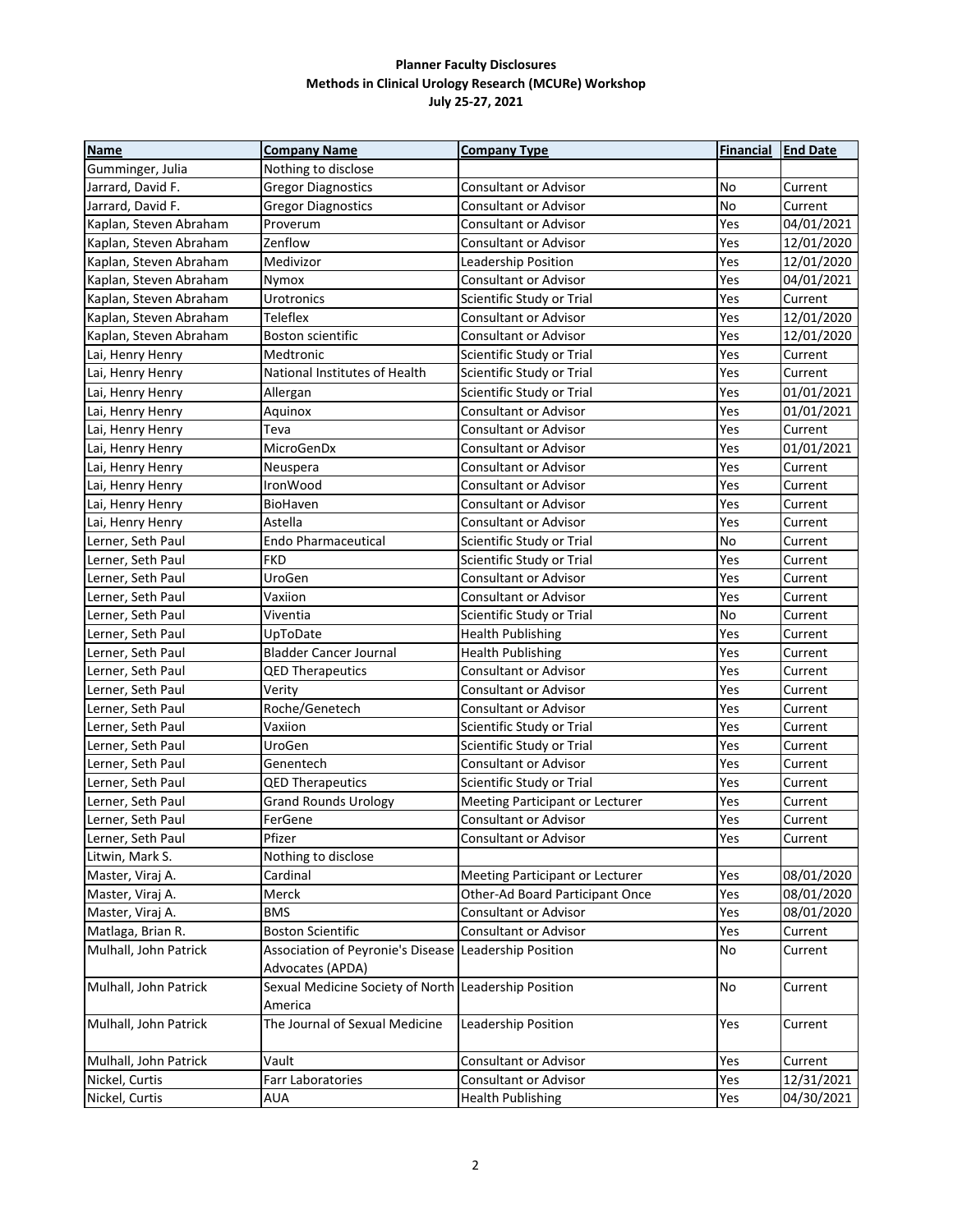| <b>Name</b>                 | <b>Company Name</b>              | <b>Company Type</b>                | <b>Financial</b> | <b>End Date</b> |
|-----------------------------|----------------------------------|------------------------------------|------------------|-----------------|
| Nickel, Curtis              | NIH                              | Scientific Study or Trial          | Yes              | 06/30/2021      |
| Nickel, Curtis              | Canadian Institute of Health     | Scientific Study or Trial          | Yes              | 08/31/2021      |
|                             | Research                         |                                    |                  |                 |
| Nickel, Curtis              | <b>Alivio Therapeutics</b>       | <b>Consultant or Advisor</b>       | Yes              | 12/31/2020      |
| Nickel, Curtis              | Seikagaku Corporation            | <b>Consultant or Advisor</b>       | Yes              | 12/31/2020      |
| Nickel, Curtis              | <b>RedLeaf Medical</b>           | Scientific Study or Trial          | Yes              | Current         |
| Nickel, Curtis              | <b>TEVA</b>                      | Consultant or Advisor              | Yes              | 12/31/2020      |
| Nickel, Curtis              | MicroGenDx                       | Scientific Study or Trial          | Yes              | Current         |
| Nickel, Curtis              | Inmunotek                        | Scientific Study or Trial          | Yes              | Current         |
| Nickel, Curtis              | Valensa                          | <b>Consultant or Advisor</b>       | Yes              | Current         |
| Nickel, Curtis              | OM Pharma                        | <b>Consultant or Advisor</b>       | Yes              | Current         |
| Nickel, Curtis              | <b>UTIVA</b>                     | Meeting Participant or Lecturer    | Yes              | Current         |
| Nickel, Curtis              | HengRui                          | Consultant or Advisor              | Yes              | Current         |
| Olumi, Aria F.              | More Health                      | <b>Consultant or Advisor</b>       | Yes              | Current         |
| Plimack, Elizabeth          | <b>Bristol-Myers Squibb</b>      | <b>Consultant or Advisor</b>       | Yes              | Current         |
| Plimack, Elizabeth          | Janssen                          | <b>Consultant or Advisor</b>       | Yes              | Current         |
| Plimack, Elizabeth          | Genetch/Roche                    | <b>Consultant or Advisor</b>       | Yes              | Current         |
| Plimack, Elizabeth          | Flatiron                         | <b>Consultant or Advisor</b>       | Yes              | Current         |
| Plimack, Elizabeth          | Seattle genetics                 | Consultant or Advisor              | Yes              | Current         |
| Plimack, Elizabeth          | AstraZeneca                      | Consultant or Advisor              | Yes              | Current         |
| Plimack, Elizabeth          | <b>Infinity Pharmaceuticals</b>  | Consultant or Advisor              | Yes              | Current         |
| Plimack, Elizabeth          | <b>MEI Pharma</b>                | Consultant or Advisor              | Yes              | Current         |
| Plimack, Elizabeth          | <b>Bristol-Myers Squibb</b>      | Other-Research Funding             | Yes              | Current         |
| Plimack, Elizabeth          | Genetech/Roche                   | Other-Research Funding             | Yes              | Current         |
| Plimack, Elizabeth          | AstraZeneca                      | Other-Research Funding             | Yes              | Current         |
| Plimack, Elizabeth          | Pfizer                           | Other-Research Funding             | Yes              | Current         |
| Plimack, Elizabeth          | Merck Sharp & Dohme              | Other-Research Funding             | Yes              | Current         |
| Plimack, Elizabeth          | Astellas Pharma                  | Other-Research Funding             | Yes              | Current         |
| Psutka, Sarah P.            | Nothing to disclose              |                                    |                  |                 |
| Roe, Matthew                | Verna Health                     | Employee (Data/Technology Company) | Yes              | Current         |
| Roe, Matthew                | Novo-Nordisk                     | <b>Consultant or Advisor</b>       | Yes              | Current         |
| Roe, Matthew                | Regeneron                        | <b>Consultant or Advisor</b>       | Yes              | Current         |
| Roe, Matthew                | Roche-Genetech                   | Consultant or Advisor              | Yes              | Current         |
| Roehrborn, Claus Georg      | Glaxo Smith Kline                | Consultant or Advisor              | Yes              | Current         |
| Roehrborn, Claus Georg      | <b>NIDDK</b>                     | <b>Health Publishing</b>           | No               | Current         |
| Roehrborn, Claus Georg      | Neotract                         | Consultant or Advisor              | Yes              | Current         |
| Roehrborn, Claus Georg      | Procept Biorobotics              | Consultant or Advisor              | Yes              | Current         |
| Roehrborn, Claus Georg      | <b>Boston Scientific</b>         | Consultant or Advisor              | Yes              | Current         |
| Roehrborn, Claus Georg      | Nxthera                          | Scientific Study or Trial          | No               | 12/04/2020      |
| Roehrborn, Claus Georg      | nymox                            | <b>Consultant or Advisor</b>       | Yes              | 12/04/2020      |
| Roehrborn, Claus Georg      | ZenFlow                          | <b>Consultant or Advisor</b>       | Yes              | Current         |
| Roehrborn, Claus Georg      | Teleflex                         | <b>Consultant or Advisor</b>       | Yes              | Current         |
| Sarma, Aruna Vedula         | Nothing to disclose              |                                    |                  |                 |
| Scales Jr., Charles Douglas | NIH/National Institute of        | Scientific Study or Trial          | No               | Current         |
|                             | Diabetes and Digestive a         |                                    |                  |                 |
| Scales Jr., Charles Douglas | Allena Pharmaceuticals           | Scientific Study or Trial          | Yes              | 12/31/2020      |
| Scales Jr., Charles Douglas | <b>National Cancer Institute</b> | Scientific Study or Trial          | Yes              | Current         |
| Scales Jr., Charles Douglas | Pfizer                           | Scientific Study or Trial          | Yes              | Current         |
| Scales Jr., Charles Douglas | Exelixis                         | Scientific Study or Trial          | Yes              | Current         |
| Scales Jr., Charles Douglas | Merck                            | Scientific Study or Trial          | Yes              | Current         |
| Scales Jr., Charles Douglas | <b>BMS</b>                       | Scientific Study or Trial          | Yes              | Current         |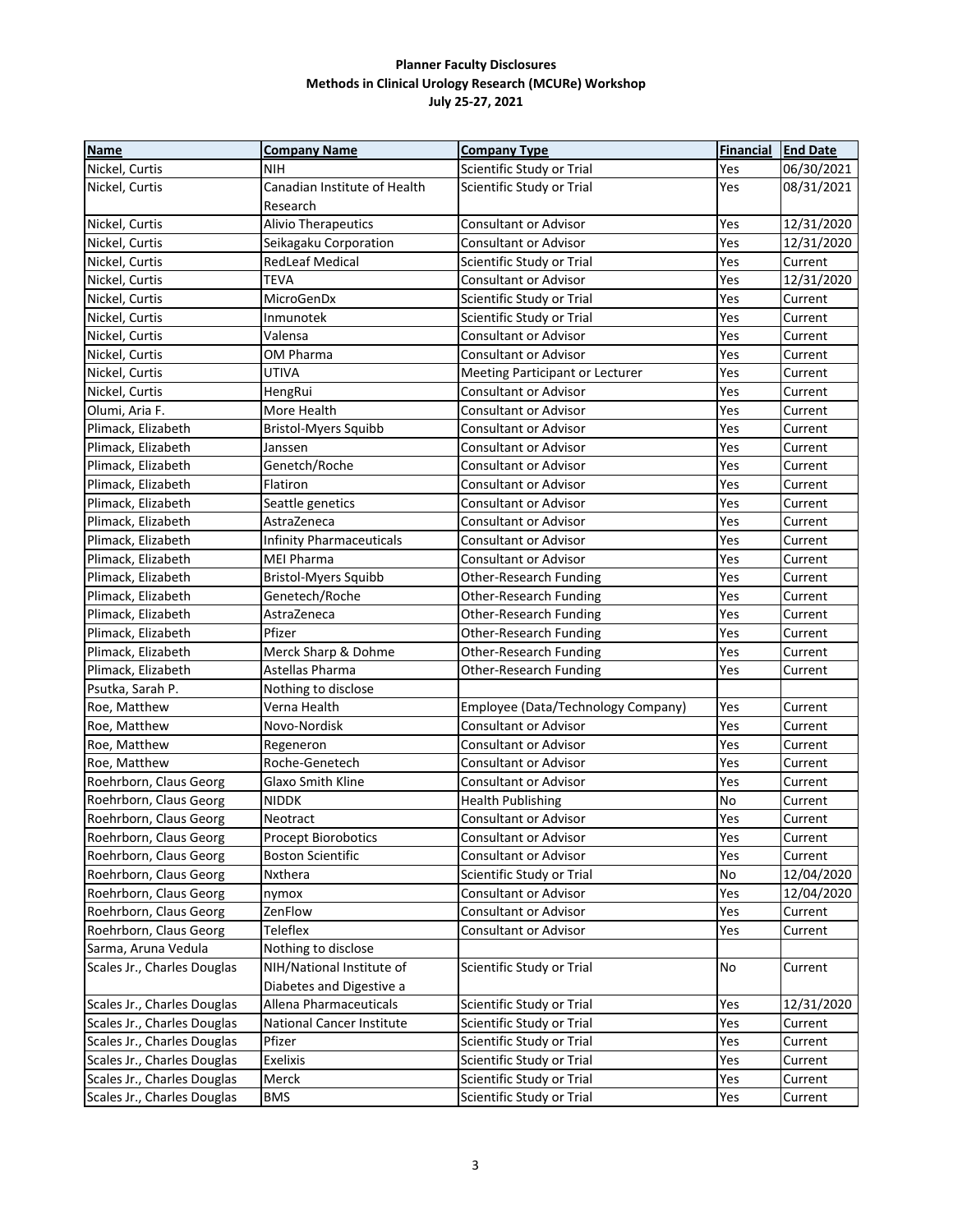| <b>Name</b>               | <b>Company Name</b>                | <b>Company Type</b>               | <b>Financial</b> | <b>End Date</b> |
|---------------------------|------------------------------------|-----------------------------------|------------------|-----------------|
| Smith, Angela M.          | <b>PCORI</b>                       | Scientific Study or Trial         | No               | Current         |
| Smith, Angela M.          | <b>Patient-Centered Outcomes</b>   | Scientific Study or Trial         | No               | Current         |
|                           | Research Institute                 |                                   |                  |                 |
| Smith, Angela M.          | Merck                              | <b>Consultant or Advisor</b>      | Yes              | Current         |
| Smith, Angela M.          | Urogen                             | Consultant or Advisor             | Yes              | Current         |
| Smith, Angela M.          | <b>BCAN</b>                        | Scientific Study or Trial         | No               | Current         |
| Smith, Angela M.          | Ambu                               | Consultant or Advisor             | Yes              | 01/31/2022      |
| Spratt MD, Daniel         | Nothing to disclose                |                                   |                  |                 |
| Sugarman, Jeremy          | Merck KGaA                         | <b>Consultant or Advisor</b>      | Yes              | Current         |
| Sugarman, Jeremy          | <b>IQVIA</b>                       | Consultant or Advisor             | Yes              | Current         |
| Sugarman, Jeremy          | Aspen Neurosciences                | Consultant or Advisor             | Yes              | Current         |
| Sugarman, Jeremy          | Biogen                             | Consultant or Advisor             | Yes              | Current         |
| Sugarman, Jeremy          | Merck                              | <b>Consultant or Advisor</b>      | Yes              | Current         |
| Sung, Vivian              | Nothing to disclose                |                                   |                  |                 |
| Tasian, Gregory E.        | Allena Pharmaceuticals             | <b>Consultant or Advisor</b>      | Yes              | Current         |
| Tasian, Gregory E.        | Lumenis                            | <b>Consultant or Advisor</b>      | Yes              | Current         |
| Tasian, Gregory E.        | Novome Biotechnologies             | <b>Consultant or Advisor</b>      | Yes              | Current         |
| Tasian, Gregory E.        | Dicerna Inc                        | <b>Consultant or Advisor</b>      | Yes              | Current         |
| Thompson Jr., Ian Murchie | SWOG                               | Leadership Position               | No               | Current         |
| Thompson Jr., Ian Murchie | MagForce                           | Consultant or Advisor             | Yes              | Current         |
| Thompson Jr., Ian Murchie | Threshold                          | <b>Consultant or Advisor</b>      | Yes              | Current         |
| Thompson Jr., Ian Murchie | Harvard University                 | Consultant or Advisor             | Yes              | Current         |
| Thompson Jr., Ian Murchie | H-E-B (grocery store chain)        | <b>Leadership Position</b>        | Yes              | Current         |
| Thompson Jr., Ian Murchie | NIH/NCI U01 Grant                  | Scientific Study or Trial         | Yes              | Current         |
| Underwood III, Willie     | Centocor Ortho biotech Services,   | <b>Consultant or Advisor</b>      | No               | Current         |
|                           | LLC                                |                                   |                  |                 |
| Underwood III, Willie     | <b>KAPS BIOTECH</b>                | Owner, Healthcare Related Company | Yes              | Current         |
| Underwood III, Willie     | Pfizer Pharmaceutical              | Meeting Participant or Lecturer   | Yes              | Current         |
| Underwood III, Willie     | HealthNow (BCBS of WNY and         | Leadership Position               | Yes              | Current         |
|                           | NENY)                              |                                   |                  |                 |
| Vickers, Andrew           | <b>Arctic Partners</b>             | Other-Co-Inventor                 | No               | Current         |
| Vickers, Andrew           | Opko                               | Consultant or Advisor             | Yes              | Current         |
| Wei, John Thomas          | <b>NCI</b>                         | Other                             | <b>No</b>        | Current         |
| Wei, John Thomas          | Sanofi                             | Consultant or Advisor             | Yes              | 08/15/2021      |
| Wessells, Hunter          | <b>NIH</b>                         | Scientific Study or Trial         | Yes              | Current         |
| Wessells, Hunter          | NASA                               | Scientific Study or Trial         | No               | 09/30/2020      |
| Wessells, Hunter          | US Army                            | Scientific Study or Trial         | No               | 09/01/2020      |
| Zabor, Emily              | Nothing to disclose                |                                   |                  |                 |
| Zhang, Tian               | Genentech Roche                    | Consultant or Advisor             | Yes              | Current         |
| Zhang, Tian               | Novartis                           | Scientific Study or Trial         | Yes              | Current         |
| Zhang, Tian               | Merrimack                          | Scientific Study or Trial         | Yes              | 05/31/2021      |
| Zhang, Tian               | Abbvie                             | Scientific Study or Trial         | Yes              | 05/31/2021      |
| Zhang, Tian               | Merck                              | <b>Consultant or Advisor</b>      | Yes              | Current         |
| Zhang, Tian               | Regeneron                          | Scientific Study or Trial         | Yes              | 12/31/2020      |
| Zhang, Tian               | <b>Mirati Therapeutics</b>         | Scientific Study or Trial         | Yes              | Current         |
| Zhang, Tian               | <b>Exelixis</b>                    | Consultant or Advisor             | Yes              | Current         |
| Zhang, Tian               | Sanofi-Aventis                     | Consultant or Advisor             | Yes              | Current         |
| Zhang, Tian               | Bayer                              | Consultant or Advisor             | Yes              | Current         |
| Zhang, Tian               | Sanofi-Aventis                     | Meeting Participant or Lecturer   | Yes              | Current         |
| Zhang, Tian               | Janssen                            | Scientific Study or Trial         | Yes              | Current         |
| Zhang, Tian               | <b>Pharmaceutical or Biologics</b> | Advisory board                    | Yes              | 07/01/2018      |